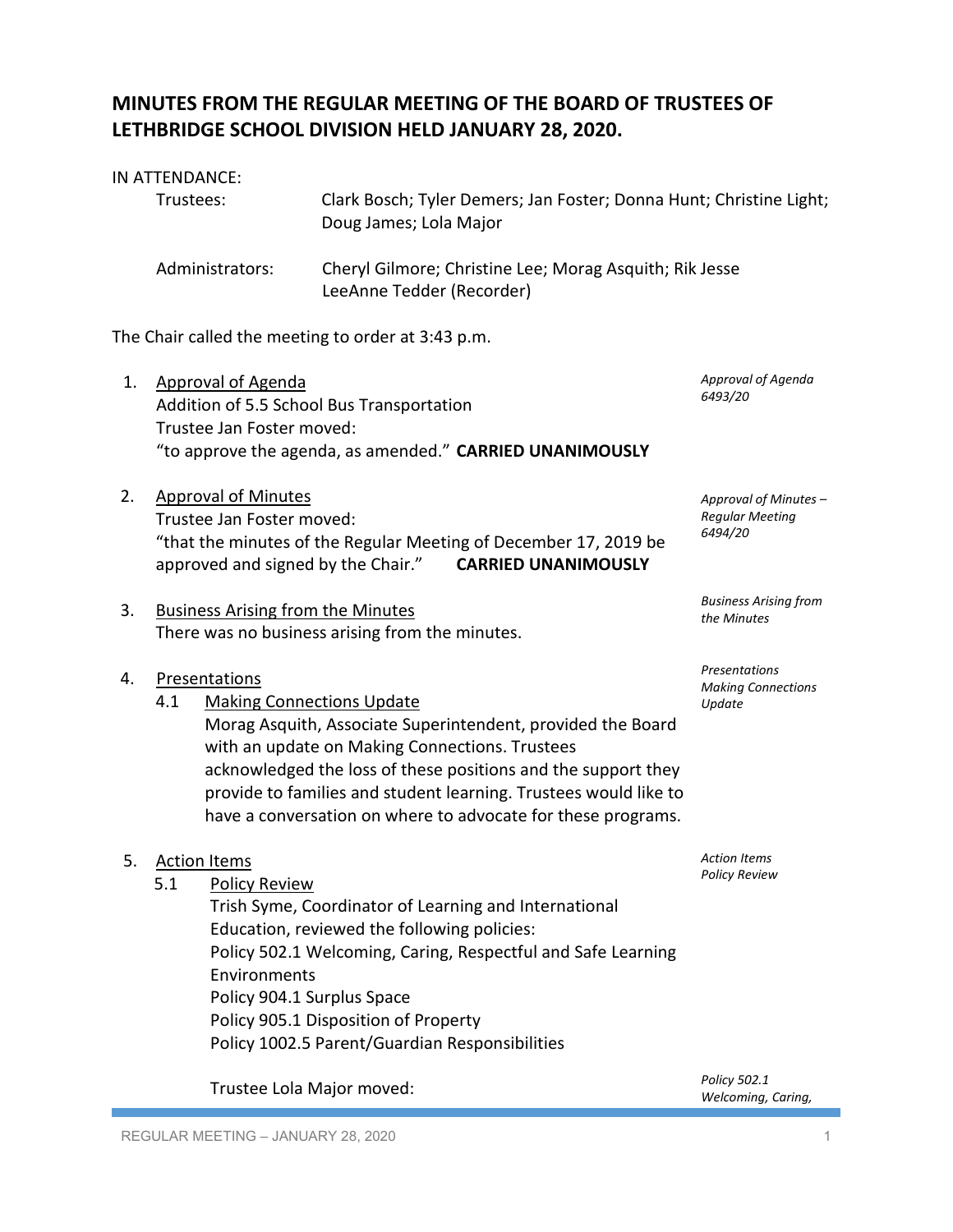"to approve Policy 502.1 Welcoming, Caring, Respectful and Safe Learning Environments, as amended."

#### **CARRIED UNANIMOUSLY**

Trustee Lola Major moved: "to approve Policy 904.1 Surplus Space, as amended." **CARRIED UNANIMOUSLY**

Trustee Lola Major moved: "to approve Policy 905.1 Disposition of Property, first reading." **CARRIED UNANIMOUSLY**

Trustee Lola Major moved: "to approve Policy 1002.5 Parent/Guardian Responsibilities, first reading." **CARRIED UNANIMOUSLY**

5.2 First Quarter Financial Report Mark DeBoer, Director of Finance, reviewed the First Quarter Financial Report.

> Trustee Donna Hunt moved: "to approve the 2019-2020 First Quarter Financial Report, as presented." **CARRIED UNANIMOUSLY**

## 5.3 2020-2021 School Year Calendar The 2020-2021 school year calendar was reviewed by the Board.

Trustee Doug James moved: "to approve the 2020-2021 School Year Calendar, as presented." **CARRIED UNANIMOUSLY**

## 5.4 Fee Increase for Early Education Programming A fee increase for Early Education Programming was presented to the Board.

Trustee Jan Foster moved: "to approve a \$10.00 monthly increase in EEP fees for all Division EEP programs from \$175.00 to \$185.00 for the 2020- 2021 school year." **CARRIED UNANIMOUSLY**

5.5 School Bus Transportation Following the City of Lethbridge decision to extend our contract to July 2021, the Board of Trustees discussed a *Respectful and Safe Learning Environments 6495/20*

*Policy 904.1 Surplus Space 6496/20*

*Policy 905.1 Disposition of Property 6497/20*

*Policy 1002.5 Parent/Guard Responsibilities 6498/20*

*First Quarter Financial Report 6499/20*

*2020-2021 School Year Calendar 6500/20*

*Fee Increase in EEP 6501/20*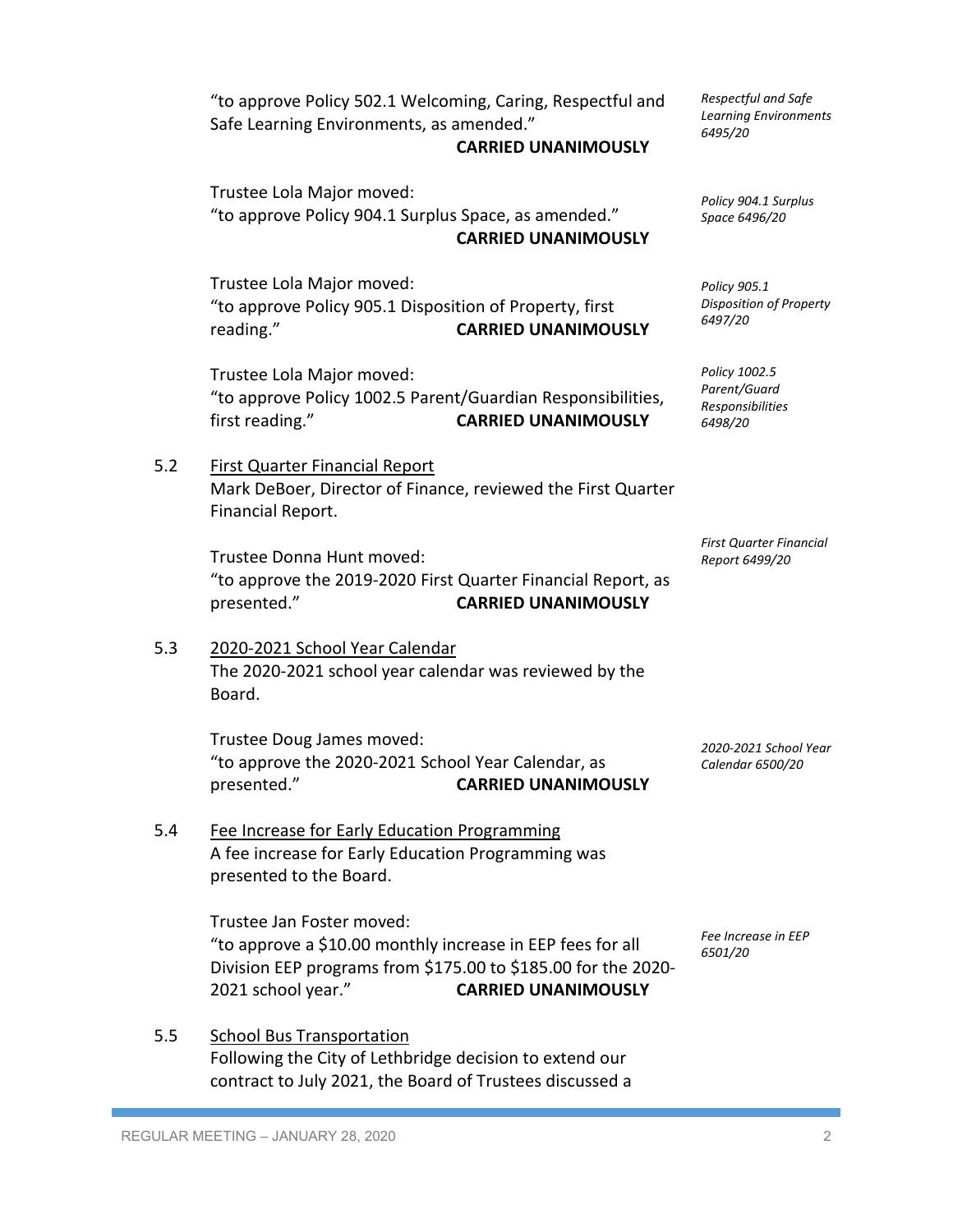|    |                          |                            | with Holy Spirit Catholic School Division.                                                                                                                                                                                                                                                                                                                                                                             |                                                                   |
|----|--------------------------|----------------------------|------------------------------------------------------------------------------------------------------------------------------------------------------------------------------------------------------------------------------------------------------------------------------------------------------------------------------------------------------------------------------------------------------------------------|-------------------------------------------------------------------|
|    |                          |                            | Trustee Tyler Demers moved:<br>"to approve the contracting of a feasibility study to explore<br>school bus transportation options in conjunction with the<br>Holy Spirit Catholic School Division." CARRIED UNANIMOUSLY                                                                                                                                                                                                | <b>School Bus</b><br>Transportation<br>6502/20                    |
| 6. | ٠<br>$\bullet$           | <b>Division Highlights</b> | Christine Light is thankful for the school bus transportation<br>extension, Breakfast with the Board and Christmas concerts.<br>Doug James thankful for Blaine Hyggen for working with the<br>Division for the transportation extension, Lakie basketball<br>tournament, and Nicholas Sheran school council.<br>Tyler Demers attended the ICES chapel and shared<br>information on funds raised for Compassion Canada. | <b>Division Highlights</b>                                        |
| 7. | <b>Information Items</b> |                            |                                                                                                                                                                                                                                                                                                                                                                                                                        | <b>Information Items</b>                                          |
|    |                          |                            | 7.1 Board Chair Report<br>7.1.1 Breakfast with the Board<br>Breakfast with the Board will be held at Westminster<br>School on Thursday, February 6, 2020 at 7:45 a.m.                                                                                                                                                                                                                                                  | Breakfast with the<br>Board                                       |
|    |                          | 7.2.1                      | 7.2 Associate Superintendent Reports<br><b>Business Affairs</b><br>Associate Superintendent Christine Lee provided a<br>written Business Affairs report.                                                                                                                                                                                                                                                               | Associate<br>Superintendent<br>Reports<br><b>Business Affairs</b> |
|    |                          | 7.2.2                      | <b>Human Resources</b><br>Associate Superintendent Rik Jesse provided a written<br>Human Resources report.                                                                                                                                                                                                                                                                                                             | Human Resources                                                   |
|    |                          | 7.2.3                      | <b>Instructional Services</b><br>Associate Superintendent Morag Asquith provided a<br>written Instructional Services report.                                                                                                                                                                                                                                                                                           | <b>Instructional Services</b>                                     |
|    |                          | 7.3.1                      | 7.3 Superintendent Reports<br><b>Board Priorities</b><br>2019-20 Division Priorities report of actions was shared.                                                                                                                                                                                                                                                                                                     | Superintendent Report<br><b>Board Priorities</b>                  |
|    |                          | 7.3.2                      | <b>Acknowledgements of Excellence</b><br>Student and staff acknowledgements of excellence were<br>shared with the Board. Board members were                                                                                                                                                                                                                                                                            | Acknowledgements of<br>Excellence                                 |

feasibility study on school bus transportation in conjunction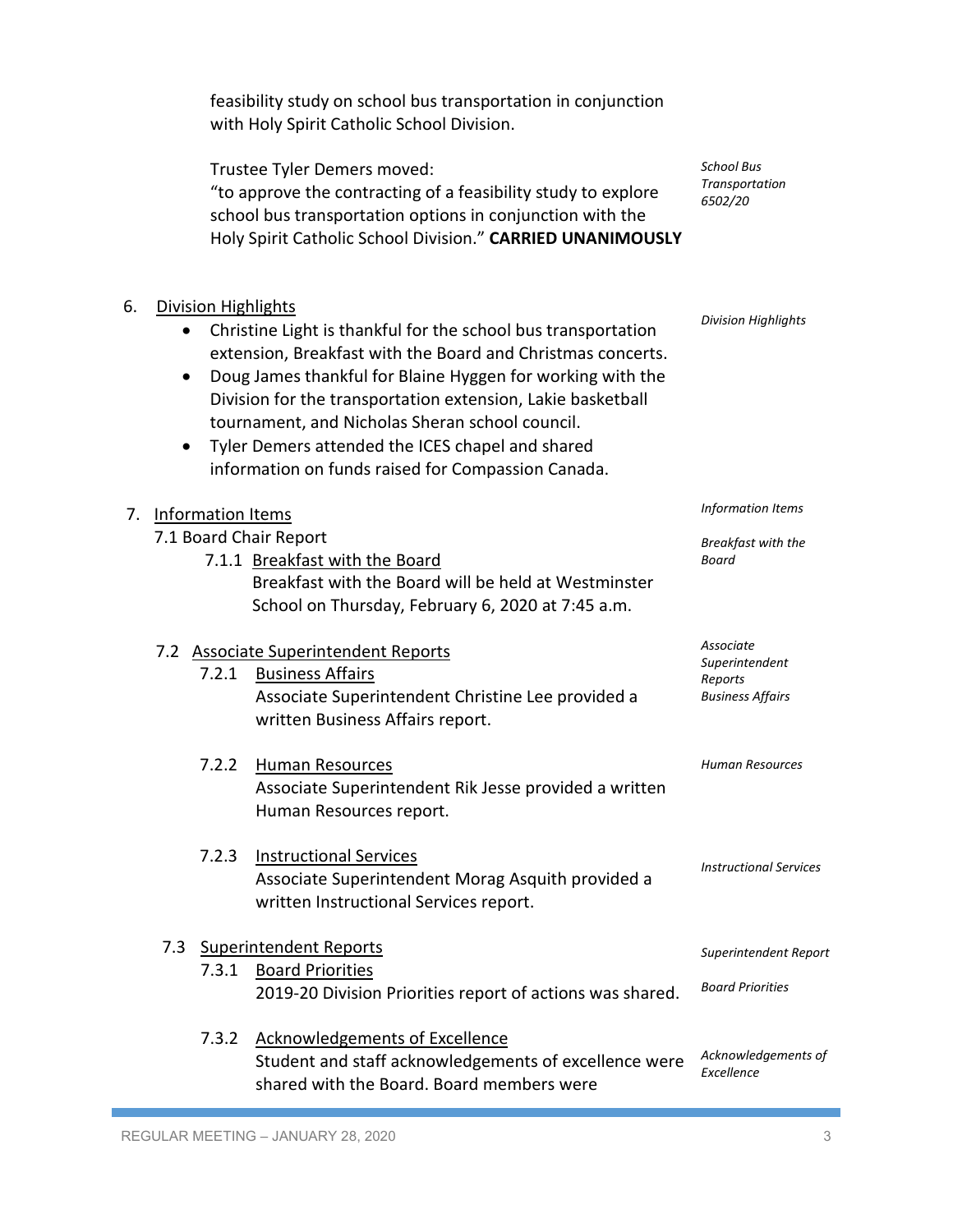|                            | encouraged to congratulate the students and staff when<br>visiting schools.                                                                                                                                       |                                                |
|----------------------------|-------------------------------------------------------------------------------------------------------------------------------------------------------------------------------------------------------------------|------------------------------------------------|
| 7.3.3                      | <b>Snacks with the Superintendents</b><br>Snacks with the Superintendents will be held at Mike<br>Mountain Horse School on Wednesday, February 12,<br>2020 at 7:45 a.m.                                           | Snacks with the<br>Superintendents             |
| 7.3.4                      | Donations and Support<br>Southern Chiropractic donated services to Westminster<br>School. Best Buy School Tech Grant was awarded to<br>WCHS. Save-On-Foods donated turkeys to Victoria Park<br>Christmas hampers. | <b>Donations and Support</b>                   |
| 7.3.5                      | <b>Calendar of Events</b><br>The Calendar of Events was reviewed.                                                                                                                                                 | Calendar of Events                             |
| 7.3.6                      | Transportation<br>Lethbridge School Division and Holy Spirit Catholic<br>School Division brought a motion to the January 27th<br>City Council meeting which was carried.                                          | Transportation                                 |
| 7.3.7                      | <b>Town Hall</b><br>Town Hall Meeting will be held on Tuesday, February<br>11, 2020 at Victoria Park High School at 6:30 pm.                                                                                      | <b>Town Hall Meeting</b>                       |
| <b>Public Forum</b> – none |                                                                                                                                                                                                                   | <b>Public Forum</b>                            |
| 8.<br>Reports              | 8.1 Policy Advisory Committee<br>Trustee Lola Major provided a written report from the Policy<br>Advisory Committee meeting held January 8, 2020.                                                                 | Reports<br><b>Policy Advisory</b><br>Committee |
|                            | 8.2 A.T.A. Local 41 Council<br>Trustee Doug James provided an oral report from the A.T.A.<br>Local 41 Council meeting held January 8, 2020.                                                                       | A.T.A. Local 41 Council                        |
|                            | 8.3 Division School Council<br>Trustee Christine Light provided a written report from the<br>Division School Council meeting held January 13, 2020.                                                               | <b>Division School Council</b>                 |
|                            | 8.4 Community Engagement Committee<br>Trustee Christine Light provided a written report from the<br>Community Engagement Committee meeting held January 14,                                                       | Community<br>Engagement<br>Committee           |